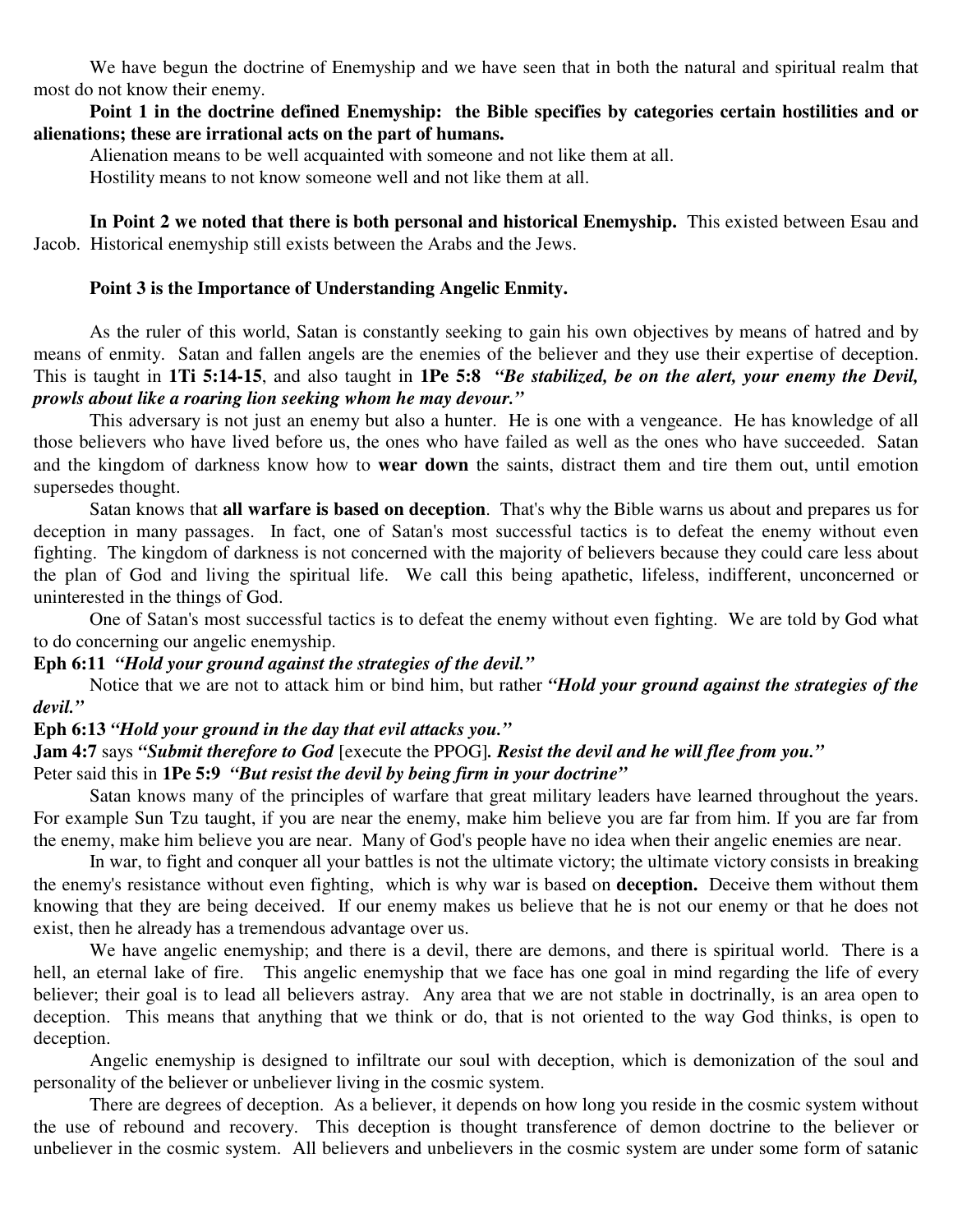deception. This is why the apostle Paul said in **Col 2:4** *"I keep on communicating these things in order that no one may delude you with persuasive argument."*

In 1Co 3:18, Paul said, "Let no man deceive himself. If any man among you thinks that he is wise in this *age, let him become foolish* [realize that he is a fool] *that he may become wise."*

The woman in the garden, who was perfect and didn't have an Old Sin Nature ended up deceived by the craftiness and subtlety of Satan. This is why in **2Co 11:3**, the apostle Paul said, *"But I am afraid, lest as the serpent* deceived Eve by his craftiness, your minds should be led astray [or deceived] from the simplicity and purity of *devotion to Christ."*

It is the "mind" which is led astray, not the body. We may think that nothing is really happening in our life, when in reality, something is, without us knowing about it. While **1Jo 4:4** is true *"Greater is He who is in you than he who is in the world."* that does not mean that we do not need to be warned and be alert. In **1Co 16:13**, Paul warned us to *"Be on the alert, stand firm in doctrine, act like spiritual adults, be strong."*

## In Eph 6:18, he said "With all prayer and petition pray at all times in the Spirit, and with this in view, be on the *alert with all perseverance and petition for all the saints,"*

As we have seen, the protection that we need is only given by God inside the Predesigned Plan Of God (PPOG) or inside the wall of fire of **Zec 2:5.** When our angelic enemies are using their forces against us, they'll appear as though they are being inactive. That is why when you have tranquility and peace, that's the time to build and prosper spiritually.

Another principle that angelic enemyship uses against us is to hold out bait to entice us. Satan has been dealing with members of the human race for over 6,000 years. He can read us almost perfectly. He knows the types of human personalities that exist and how to lure them away from the plan of God. This is why John commanded us in **1Jo 2:15** *"Do not love the world, nor the things in the world."*

Our angelic enemies use the things of the world to lure God's people away from the plan of God. By holding out bait, angelic enemies keep believers on the march in the cosmic system; then at the proper time, lie in wait to ultimately deceive them. This is why Paul said in **2Ti 2:4** *"No soldier in active service entangles himself in the affairs of everyday life, so that he may please the one who enlisted him as a soldier."*

This doesn't mean we are to be hermits and not "*live"* in the affairs of everyday life. Rather it says that we *"do not entangle ourselves in the affairs of everyday life."* By holding out bait to the believer, our angelic enemies can cause the believer not only to live in the ways of the world or the cosmic system, but to be in bondage to it.

2Ti 2:24-26 "And the Lord's bond-servant must not be auarrelsome, but be kind to all, able to teach, patient when *wronged, with gentleness correcting those who are in opposition, if perhaps God may grant them repentance* leading to the knowledge of the truth, and they may come to their senses and escape from the snare of the devil, *having been held captive by him to do his will."*

By bringing in situations of pressure and suffering and inflicting damage, angelic enemies can make it possible for the believers to draw near to them rather than draw near to God. Do not swallow bait offered by the enemy. This is why we should "know our enemy" and analyze the enemy's plans so that we will know their shortcomings as strong points for yourself. Our angelic enemies also have shortcomings and weakness. Their weakness toward us is always is based upon our strength in The Lord Jesus Christ. They know this they try to separate us from operating in the power of God. If we are strong and secure in certain areas, our angelic enemies are prepared for that annd they will evade us in that area. They will bring in situations of success and victory so that we may become arrogant. They know the principle behind *Pro 11:2 "When pride comes, then comes dishonor, But with the humble is wisdom." Pro 16:18 "Pride* {goes} *before destruction, And a haughty spirit before stumbling."*

Their aim is to take captive as much as they can by their strategic plans. This is the art of offensive strategy. Therefore, there are some principles concerning our angelic enemies: we must know when to fight and when not to, meaning when to be on the offensive and when to be on the defensive, **Eph 6:11-13**. Never rebuke Satan and the kingdom of darkness, resist Satan and the kingdom of darkness.

We must know our real enemy, **Eph 6:12,** and understand how they war against our soul and how we are to stand against them. This means to *"hold your ground."*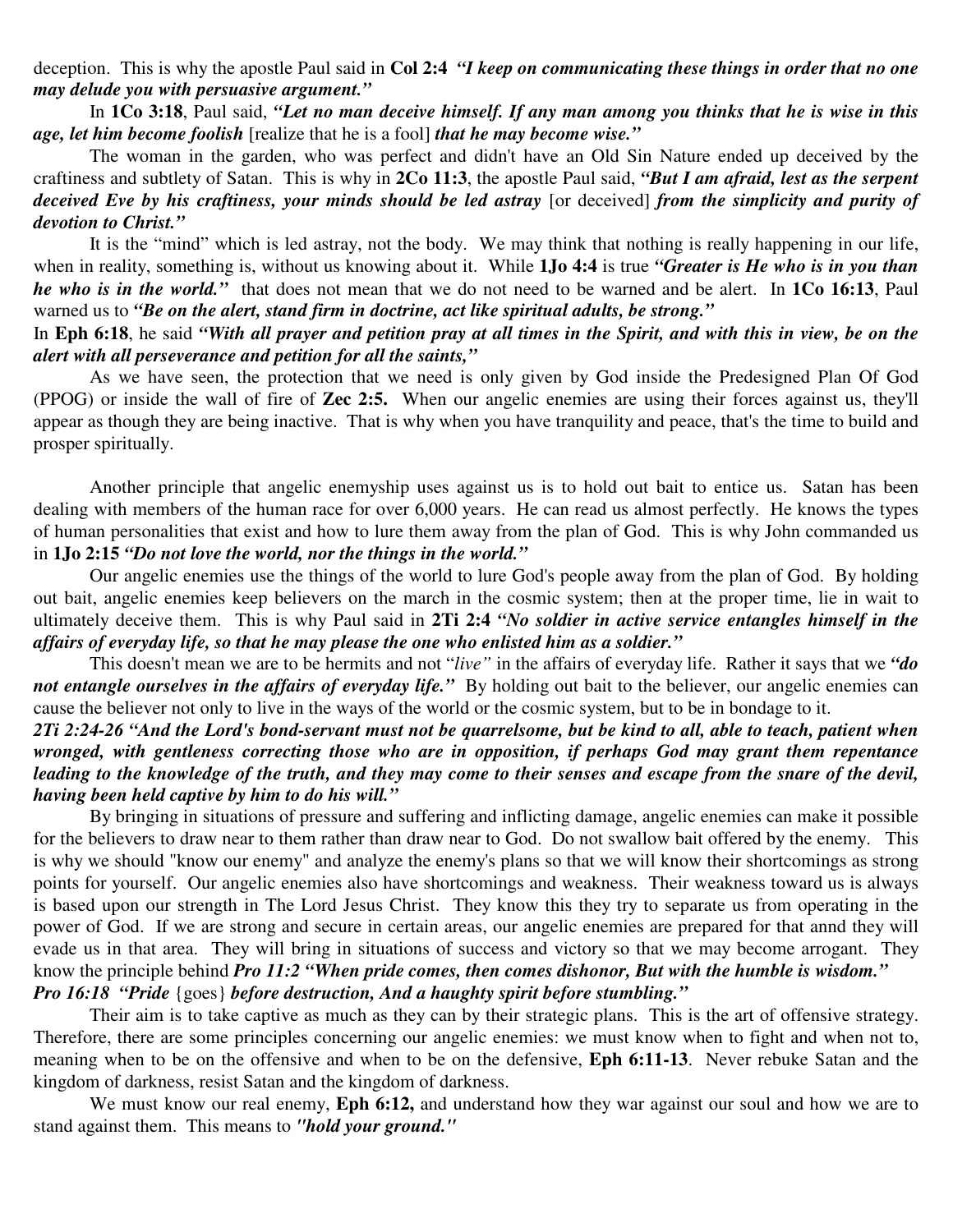We must also know the value of unity because the one whose ranks are united in purpose will be victorious. Eph 4:2-3, "with all humility and gentleness, with patience, showing forbearance to one another in love, being *diligent to preserve the unity of the Spirit in the bond of peace."*

We must know the importance of discipline and preparation because only those who are alert and prepared will be victorious.

Paul warned the pastors at the pastors' conference in Ephesus to be alert as shepherds over sheep in Acts chapter 20. Therefore, we are to know our enemy and know ourself.

We should examine and investigate the enemy's plans so that we will know their shortcomings and weakness as our strong points. Our angelic enemies have been tempting members of the human race for over 6,000 years. When it comes to warfare, they master in the art of subtlety and secrecy. Think about it, our real enemy is invisible and inaudible. The areas of our life that they intend to attack, they do not want us to know about.

#### Paul said in Eph 4:14 "We are no longer to be children, tossed here and there by waves, and carried about by every *wind of doctrine, by the trickery of men, by craftiness in deceitful scheming."*

Only the truth can keep false thinking and false doctrine out of the soul.

#### **Point 4. Demons are called the Enemies of God, 1Co 15:25; Heb 10:13.**

Demons are a category of fallen angels operating under the command of Satan today. Operating under Satan's discipline, they are the enemies of God **1Co 15:25.**

Heb 10:13 "He sat down on the right hand of God, from that time on, waiting until His enemies, [and in this context the enemies are the fallen angels] *have been allotted the footstool of His feet."*

#### **Point 5. Unbelievers are the enemies of God, Rom 5:10, Col 1:21.**

All unbelievers are in a state of alienation, hostile in thinking, and evil in deeds.

## **Col 1:21** says *"And although you were formerly alienated and hostile in mind, engaged in evil deeds,"*

All unbelievers are said to be in a state of alienation. The state of alienation comes from the fact that all of us are born with an old sin nature. From this point on we are in a state of alienation until we are born again.

**Col 1:21** *"And although you were formerly alienated and hostile in mind, engaged in evil deeds,"*

There are two ways in which that hostility is expressed.

First in thinking human viewpoint and secondly in evil deeds. Whether you like it or not or agree with it or not, unbelievers are said to be of their father the devil, **Joh 8:44.**

## Point 6 is that the fallen angels and unbelievers, will be judged and sentenced to the Lake of Fire, Rev **20:10-15.**

The unbeliever is like the fallen angel, in that the fallen angel has made the decision in some angelic history of the past, and has been consigned to the lake of fire even though he is not there as of yet. The sentence has not been executed even though it has been given says **Mat 25:41** *"the eternal fire has been prepared for the devil and his angels."*

But the sentence has not been executed, and will not be executed until the end of human history, after the Millennium, **Rev 20:10.**

However, a sad principle is that this place that many call Hell, had to be enlarged to make room for members of the human race who remained enemies of God, **Isa 5:14.**

The fallen angels represent a category of creatures that had the chance over a long period of time to make a decision and did not do so and therefore they are Satan's servants during this part of the angelic conflict. Many subjects that are not directly addressed in the word of God can be theorized as to the truth behind the subject if you fall back on the character and nature of God. A question that a lot of individuals have regarding principles behind the angelic conflict is "Did one third of the angels fall or did they all fall and two-thirds came back to Christ?" Remember the elect angels are said to be elect or chosen. For example, in *1Ti 5:21 "I solemnly charge you in the presence of* God and of Christ Jesus and of His chosen angels, to maintain these principles without bias, doing nothing in a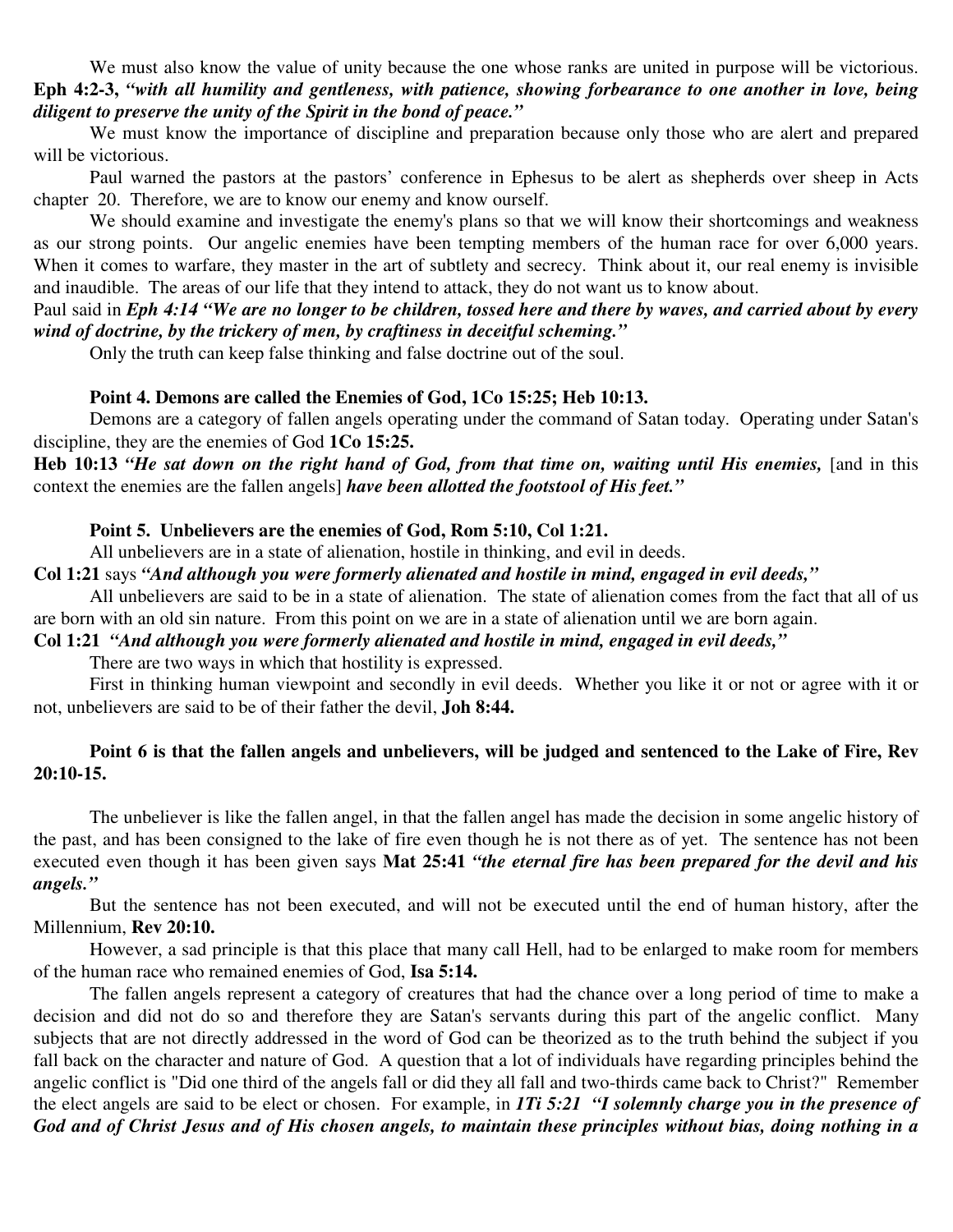*spirit of partiality.*" The information we have on the prehistoric past is very vague, but there are certain passages and principles of doctrine that give us insight into what may have transpired in eternity past.

Both categories of the enemies of God, the fallen angels and unbelievers, will be judged in the lake of fire and we need to note the reason. When God created the universe, He formed a race of super-creatures, classified in the Bible as angels. Angels are rational beings with the ability to travel throughout the vast universe God created for them.

God made them perfect, without sin, acceptable to His absolute righteousness. Because volition is a necessary component of a rational mentality and of capacity for love, God gave the angels free will so that they might understand His character and worship Him.

Furthermore, God established a system of angelic authority and organization within which the angels lived and functioned. He perfectly blended freedom, authority, and responsibility, creating a structured environment within, whereby each angel could express his own volition. In the beginning, the most exalted of all the angels was the anointed cherub, called Heylel translated Lucifer, the son of the morning, **Isa 14:12.** Entrusted with responsibilities he was also granted privileges beyond those of any other angel, but he abused his freedom through arrogance and rebellion against God, **Eze 28:12-19.**

Arrogance is the worst of all sins because it is the distorter and obscurer of reality, an enemy of every rational creature. Arrogance was the self-deception that caused that magnificent creature called Heylel or Lucifer to compete with God rather than love and worship Him. Arrogance is also the reason for his horrible future and suffering according to **Mat 25:41,** just as arrogance already has caused his frustration and discontent through the thousands of years since he revolted against God.

We do not know how long ago Satan fell, but in spite of his protracted arrogance and suffering, he remains the most talented, attractive, and personable creature to come from the hand of God, **Eze 28:12; 2Co 11:14.** His force of persuasion is as compelling today as when he convinced one third of all the angels to join his prehistoric revolution against God, **Rev 12:4a.** Satan's fall and his leadership over thousands of angels led a revolt in the prehistoric warfare called the angelic conflict. A conflict that continues to this day and will be concluded only with the final judgment at the end of human history.

A comparison of Scripture with Scripture leads to the conclusion that God held a trial in eternity past. In this prehistoric trial, God was the judge and the prosecution; Satan was the defense. God considered all the evidence and pronounced a guilty verdict.

He sentenced Heylel or Lucifer and all the fallen angels to *"eternal fire,"* **Mat 25:41.** Further Biblical evidence for the prehistoric trial of fallen angels is found in Satan's titles.

The words **"devil"** and **"Satan"** are not names but titles, both of which mean **"accuser"** or **"adversary,"** Heylel or Lucifer means **"translucent, light of the dawn,"** identifying a creature of exceeding beauty. Called the devil and Satan he was the defense attorney who represented himself and the fallen angels at the prehistoric trial and because he continues to act as an attorney now that the trial has entered its appeal phase during human history, **Job** 1:6-12; 2:1-5; Zec 3:1-2. Mat 25:41 "Then He will also say to those on His left, 'Depart from Me, accursed ones, *into the eternal fire which has been prepared for the devil and his angels;"*

This eternal fire has been prepared for the devil and his angels, but because the sentence was not immediately executed, and, in fact, will not be carried out until the end of human history (**Rev 20:10**), we can accurately infer that Satan appealed the sentence. The elapse of time between the sentence and its execution indicates that human history is part of this momentous trial, the appeal trial of Satan.

One of the main reasons for undeserved suffering is because human history is a part of an appeal trial given to Satan and the fallen angels. Because of that God calls mature believers to the witness stand to testify concerning His justice and His supreme grace.

Therefore, we are called not only to witness to the world but to be a witness before both the elect and fallen angels, **1Co 4:9, Eph 3:10.**

We are in the midst of a conflict between God and the elect angels verses Satan and the fallen angels and this is the result of angels being in *opposition* to God, which began with the fall of Satan and continued until all angelic creatures had made a decision for or against God.

What case could Satan possibly construct to reverse the verdict of perfect, omniscient, and just God?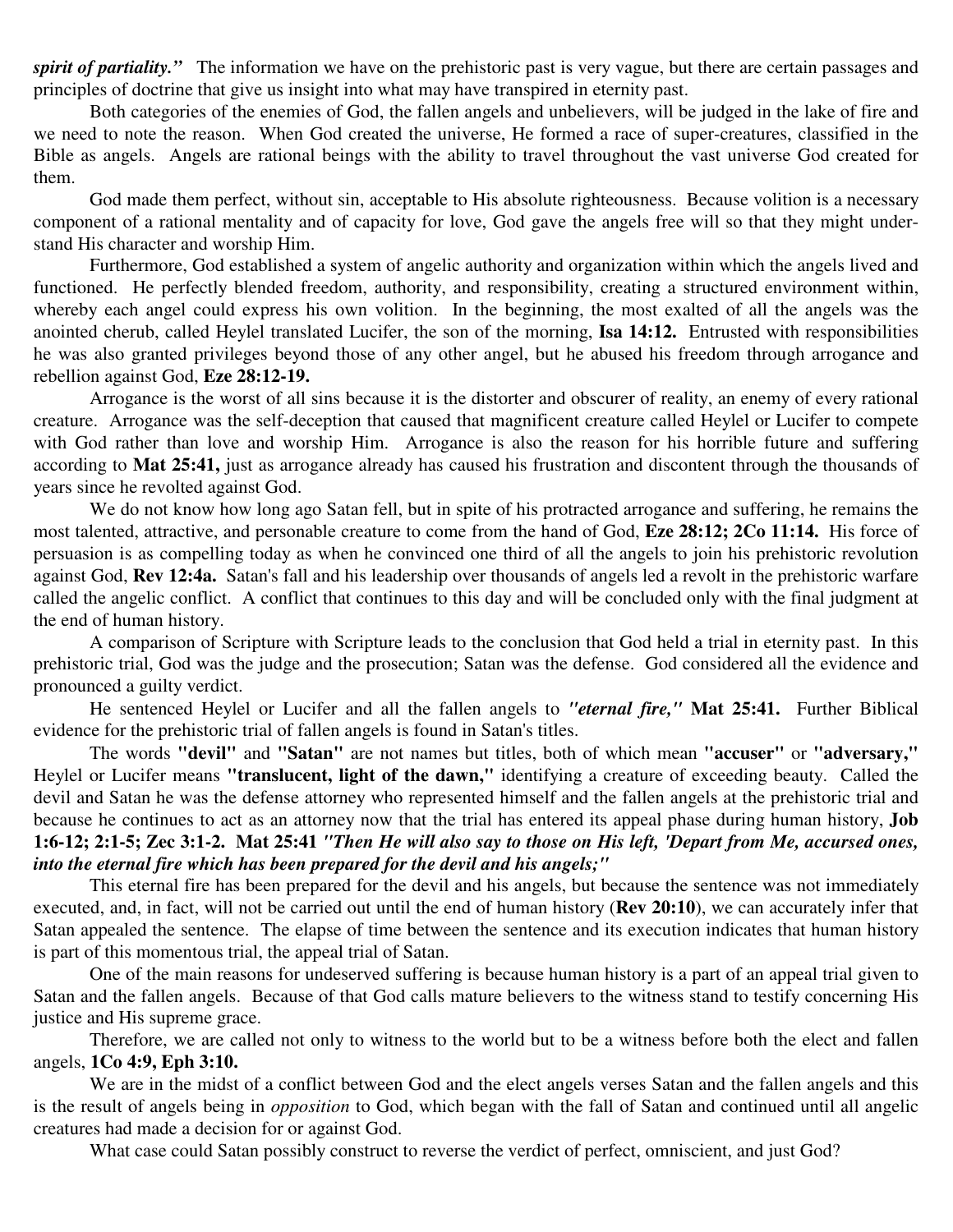Perhaps we can speculate from a common objection that is frequently repeated in the devil's world, unfortunately even by some Christians, although many cults ascribe to it.

Satan's appeal probably followed this line of argument: how can a loving God cast His creatures into hell? Human history provides the answer.

When Satan appealed his sentence, God convened an appeal trial which is coterminous with human history. Consequently, man was created to resolve the angelic conflict and become part of that trial. Before He created man, God anticipated man's fall and in His matchless grace designed a plan of salvation for all mankind through faith in Jesus Christ. This is not something an unfair, unjust, unloving God would do and it is why salvation is by faith alone in Christ alone. Furthermore, God created fabulous assets, privileges, and opportunities for every believer so that he might enjoy fellowship with God. God's grace is freely available to every human being but for anyone who refuses to believe in Jesus Christ, the only alternative is divine judgment.

Human history displays God's magnificent character and *gracious* policy to Satan, to all the angels, and to mankind, **Luk 15:4-10.**

Both fallen and elect angels are observing how human history is turning out. History also demonstrates that no one goes to the eternal lake of fire or hell *but* by his own negative volition, **Joh 3:18,36.**

In one small corner of the universe called planet Earth, man was created a lower creature than the angels, limited in strength, intelligence, and mobility. But like the angels man is rational and possesses the same free will that angels possess. The resolution of the angelic conflict lies in man's exercise of volition for or against the Lord Jesus Christ, for or against the plan of God. Angels observing human beings will witness proof after proof of Satan's own guilt and condemnation and proof after proof of God's perfect justice and grace, **Job 1:6;2:1-3; Luk 15:7,10, 1Co 4:9; 11:10; Eph 3:10; 1Ti 3:16; 5:21.** So, the appeal trial of Satan is coterminous with human history.

In human history God is duplicating every situation that Satan used as a basis for argument and objection in his prehistoric trial and a major issue in that trial was the concept of suffering.

Satan argues that men, like angels, will not be able to handle suffering, especially if they consider the suffering unjust. The only reason anyone remains faithful to God, Satan charges, is because God blesses him. This was the argument in the book of Job.

Job, however, discredited Satan's theory and was entered as evidence in God's case against Satan. Despite a period of failure, Job remained faithful to God not because God was blessing him but because of the doctrine he had learned and eventually applied. As a mature believer, Job possessed the resources to take extreme suffering in stride and to identify his circumstances as suffering for blessing rather than punitive suffering. Satan likewise was given tremendous assets prior to his fall.

He did not fall through any fault or negligence on God's part; he failed through rejection of all God had provided. Satan has no legitimate case, no excuse.

Numerous other figures in Old Testament history such as Abraham, Moses, David, suffered intensely, but their suffering did not reduce them to being miserable, whining creatures. Their strength in suffering demonstrated the power of metabolized doctrine to sustain great happiness under every circumstance of life, to equate living and dying, prosperity and adversity. Only Satan and his fallen angels are to blame for the state to which they have fallen and that's why they hate to see any creature remain faithful to God in spite of the suffering they go through. Satan argues that men, like angels, will not be able to handle suffering, especially if they consider the suffering unjust. Another argument is that no one will remain faithful to God if offered sufficient wealth or power. In other words, everyone has their price. This argument is a direct defense of Satan's own fall from his office of anointed cherub, the highestranking status among angelic creatures. The issue is will the creature's lust for power, fame, wealth, or any other attainment be more powerful than the plan of the Creator?

Will man choose self-promotion and self-aggrandizement independent of God, or will he execute God's plan and allow God to promote him?

This is the evidence test Satan leveled against the humanity of Christ during the Incarnation, **Mat 4:1-11.**

Satan had been created in perfect innocence as Adam was created in perfect innocence.

The angels have free will as man has free will.

Adam freely and deliberately chose to follow the pattern of arrogance which characterized Satan's original revolution.